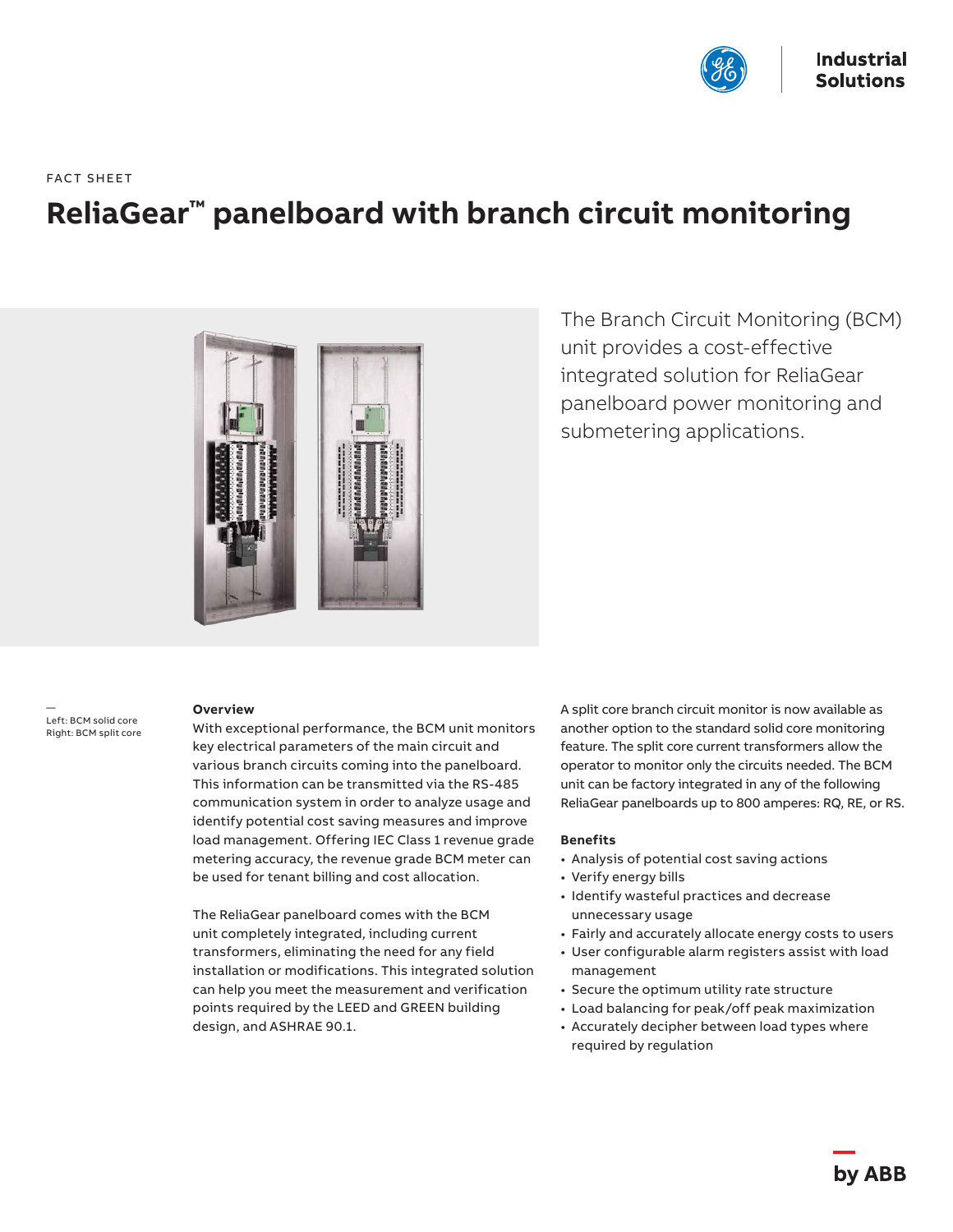#### **Features**

- Solutions up to 800A
- IEC Class 1 revenue grade metering accuracy
- Offers solid core or split core BCM selection process
- Monitor up to 126 panelboards on a single RS-485 drop
- Reports volts, amps, power, and energy for each circuit
- Solid core monitors 42 or 84 circuits (and optional mains)
- Split core monitors up to 66 circuits in a main breaker panel and up to 84 circuits in a main lug panel
- 4 configurable alarm thresholds improve load management
- Ability to set the orientation and numbering of the circuits
- $\cdot$  1/4 to 125<sup>1</sup> Amp monitoring the widest range available
- 1-, 2-, 3-pole breaker support
- 5-year warranty
- Modbus® RTU via RS485 communications
- New depopulated BCM panel comes with provisioning for meter to be installed later in the field

## **Applications**

- California Title 24 Building Code compliant
- ASHRAE 90.1 compliant²
- Energy monitoring in building automation systems
- Renewable energy
- Energy management
- Commercial submetering
- Industrial monitoring
- Cost allocation

#### **BCM technical specifications**

| <b>Inputs</b>           |                                                                      |  |
|-------------------------|----------------------------------------------------------------------|--|
| Input power             | 50/60 Hz, 90-277 VAC                                                 |  |
|                         |                                                                      |  |
| Accuracy                |                                                                      |  |
| Power/Energy            | IEC 62053-21 Class 1,<br>ANSLC12 1-2008                              |  |
| Voltage                 | ±0.5% of reading 90-277V<br>line-to-neutral                          |  |
|                         |                                                                      |  |
| Outputs                 |                                                                      |  |
| Type                    | Modbus RTU                                                           |  |
| <b>Connection DIP</b>   | Switch-selectable 2-wire or 4-wire,<br>RS-485                        |  |
| <b>Address DIP</b>      | Switch-selectable address 1 to<br>247 (in pairs of 2)                |  |
| <b>Baud rate DIP</b>    | Switch-selectable 9600, 19200,<br>38400                              |  |
| Parity DIP              | Switch-selectable NONE, ODD, EVEN                                    |  |
| Communication<br>format | 8-data-bits, 1-start-bit, 1-stop, bit                                |  |
| Termination             | 5-position depluggable connector<br>(TX+ TX- SHIELD TX+/RX+ TX-/RX-) |  |

| mechanical    |                                        |
|---------------|----------------------------------------|
| Ribbon        | 18" round ribbon cable standard; up to |
| cable support | 20 ft. (6 m) available                 |

**Mechanical**

| Environmental                  |                                                                       |
|--------------------------------|-----------------------------------------------------------------------|
| Operating<br>temperature range | 0° to 60°C (32° to 140°F) (<95% RH<br>noncondensing)                  |
| Storage<br>temperature range   | $-40^{\circ}$ to 70 $^{\circ}$ C (-40 $^{\circ}$ to 158 $^{\circ}$ F) |
| Agency approvals               | UL508, EN61010                                                        |

<sup>&</sup>lt;sup>1</sup> Must use split core BCM for 110A and 125A monitoring. Solid core available for 42 or 84 circuits only, 100A max. Solid core CTs have an inner diameter of 0.4". Check wire diameter for compatibility. Split core available up to 84 circuits max. and up to 125A max.

² Recording and data retention requirements satisfied by connection to an energy monitoring system.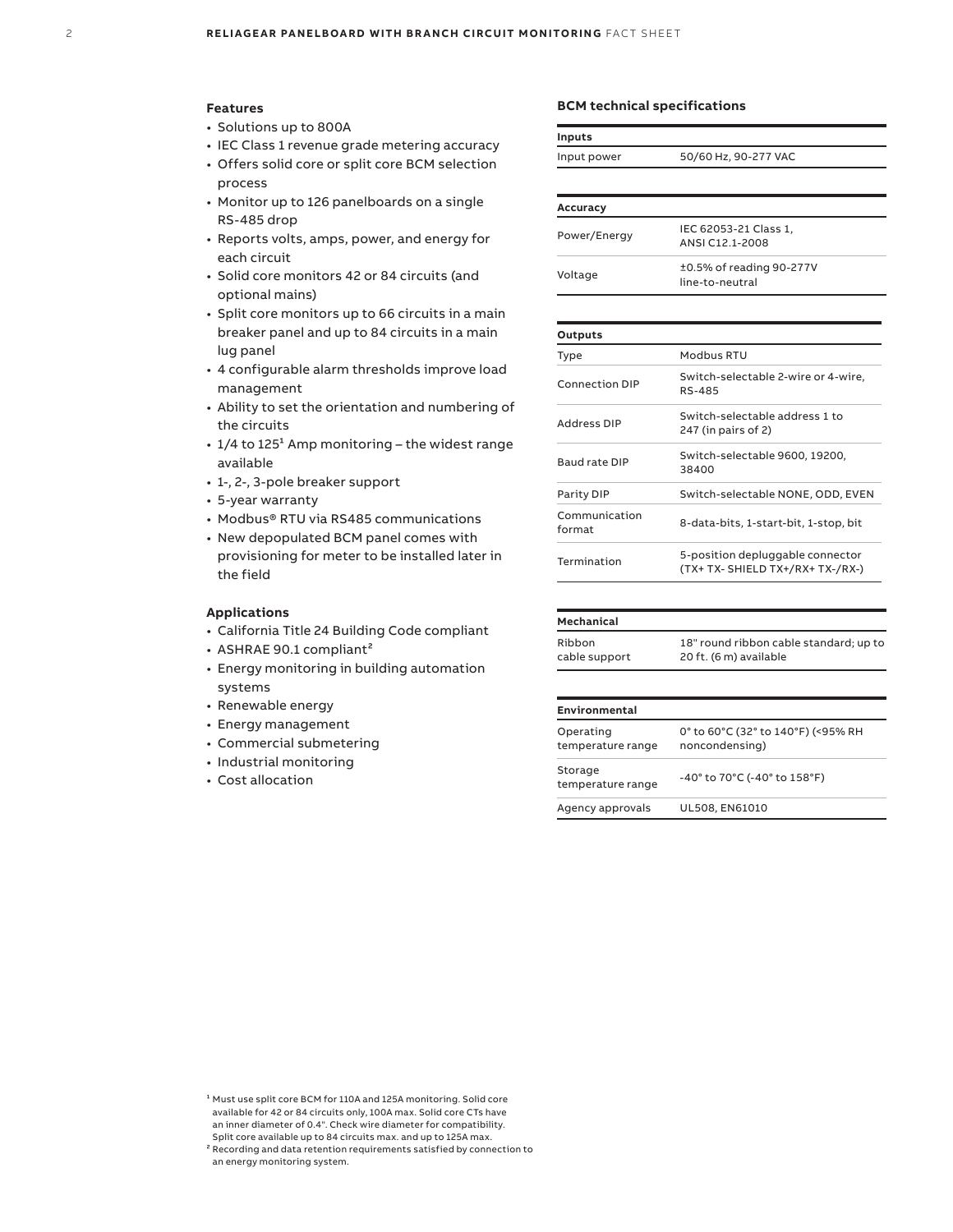## **Selection guide for ASP meter split and solid core**

| <b>Monitoring at mains</b>            | Advanced  | <b>Basic</b> |
|---------------------------------------|-----------|--------------|
| Current per phase                     |           |              |
| Max. current per phase                | $\bullet$ |              |
| Current demand per phase              | ٠         |              |
| Max. current demand per phase         | ٠         |              |
| Energy (kWh) per phase                | $\bullet$ |              |
| Real power (kW) per phase             | ٠         |              |
| Apparent power (kVA)                  |           |              |
| Power factor total <sup>3</sup>       | $\bullet$ |              |
| Power factor per phase                | $\bullet$ |              |
| Voltage - line to line and average    | ٠         |              |
| Voltage - line to neutral and average | ٠         |              |
| Frequency (Phase A)                   |           |              |

| Monitoring at branch circuit | 42 or 84 circuit solid core<br>66/84 circuit split core max. | 42 or 84 circuit solid core<br>66/84 circuit split core max. |
|------------------------------|--------------------------------------------------------------|--------------------------------------------------------------|
| Current                      |                                                              |                                                              |
| Max. current                 | ٠                                                            |                                                              |
| Current demand               | ٠                                                            |                                                              |
| Max. current demand          | ٠                                                            |                                                              |
| Real power (kW)              | ٠                                                            |                                                              |
| Real power (kW) demand       | ٠                                                            |                                                              |
| Real power (kW) demand max.  | ٠                                                            |                                                              |
| Energy (kWh) per circuit     | ٠                                                            |                                                              |
| Apparent power (kVA)         | ٠                                                            |                                                              |
| Power factor                 |                                                              |                                                              |
|                              |                                                              |                                                              |

 $^{\rm 3}$  Based on a 3-phase breaker rotation

## **References**

| Solid core installation quide | 1TQC173000E0050 |
|-------------------------------|-----------------|
| Commissioning quide           | 1TQC173000E0010 |
| Split core installation quide | 1TQC173000E0012 |

## **Standards and approvals**

- UL-67
- UL-50
- NEMA PB-1
- NFPA-70